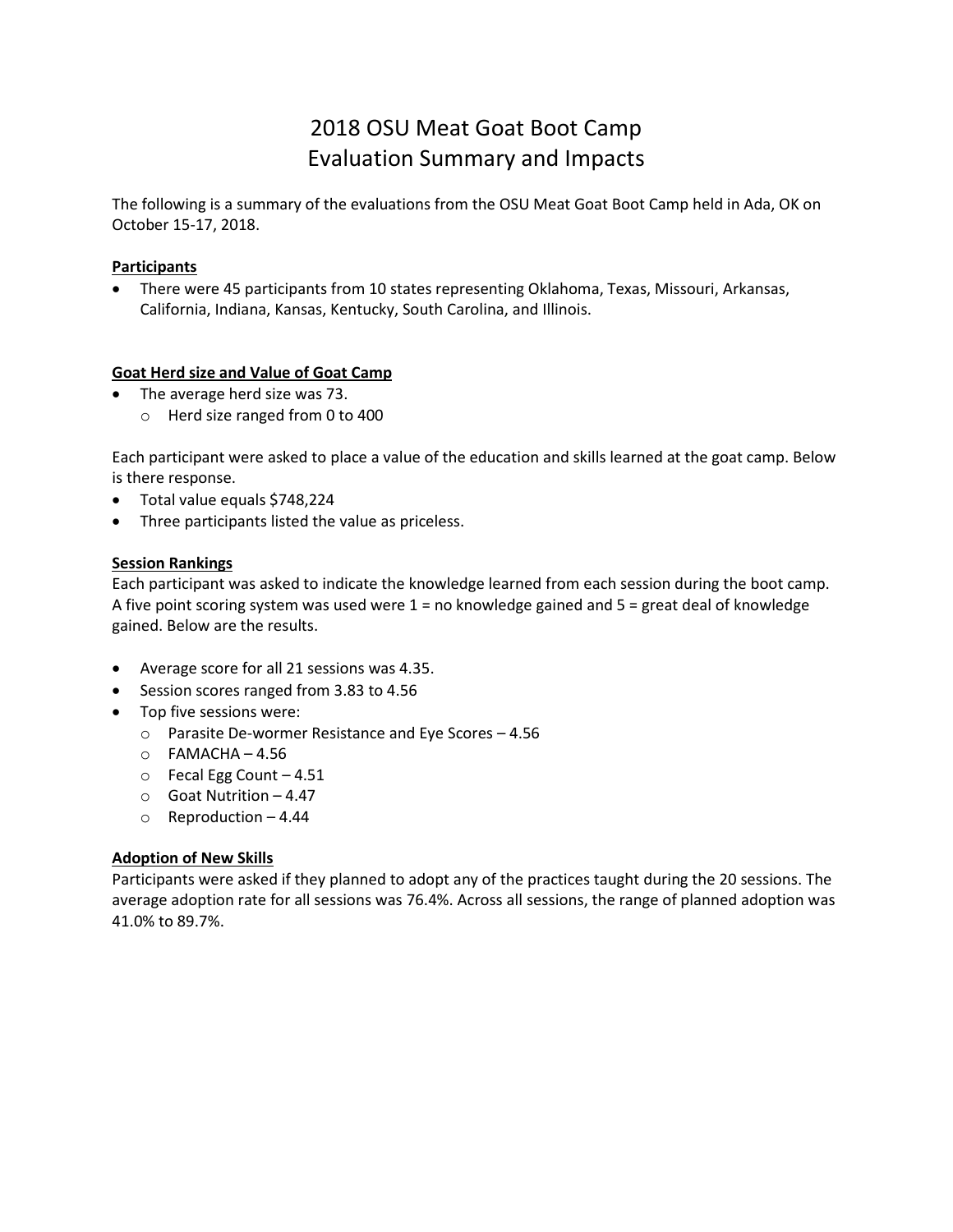## **Pre and Post Test Score Results**

## Methodology

In an attempt to measure the amount of knowledge gained during the Oklahoma Meat Goat Boot Camp, a 30 question test multiple choice/true-false test was developed by the instructors of the Boot Camp. Each question was taken from the material being presented at the Boot Camp. This test was then given to each participant at the beginning and the end of the Boot Camp. The following are the results:

### **Results**

| Test<br><u>____</u> | Average Score | Range | % Correct |
|---------------------|---------------|-------|-----------|
| Pre-Test            | 17.8          | 7-26  | 59.3%     |
| Post-Test           | 23.7          | 16-30 | 78.9%     |

The results show that participants improved their test scores by 35.3%.

Further, we can group the 30 questions into 7 areas of production and management. Then we can look at the test scores to determine which areas the group were the most and least knowledgeable before the Boot Camp and which areas had the biggest improvement in knowledge gained. The seven areas are as follows:

- 1. Parasite Management and Control
- 2. Record Keeping
- 3. General Herd Management including Herd Health
- 4. Herd Nutrition
- 5. Forages and Forage Production Systems
- 6. Marketing
- 7. Business Planning

# Test Results

| Pre-Test | Post-Test | % Change  |  |  |
|----------|-----------|-----------|--|--|
| 71.0%    | 88.7%     | 25.0%     |  |  |
| 81.4%    | 79.5%     | $-2.4%$   |  |  |
| 73.9%    | 93.6%     | 26.6%     |  |  |
| 32.9%    | 48.1%     | 46.3%     |  |  |
| 53.1%    | 81.0%     | 52.5%     |  |  |
| 51.4%    | 88.9%     | 72.8%     |  |  |
| 50.0%    | 60.3%     | 20.5%     |  |  |
|          |           | % Correct |  |  |